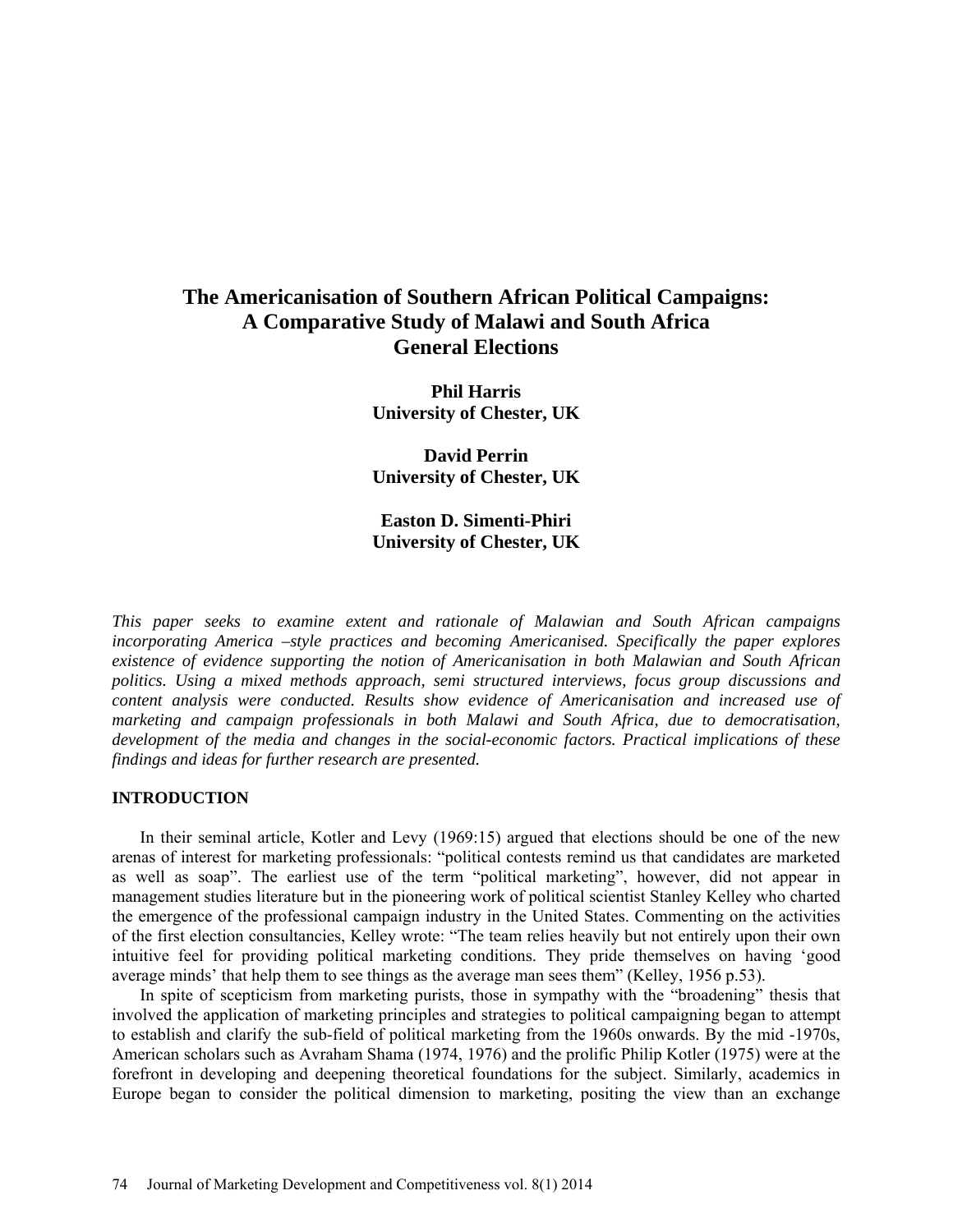relationship existed between democratic elites and their voters (O'Leary and Iredale, 1976). By the mid-1980s, a steady stream of research discussing the emergence of the phenomenon helped confirm its importance (Mauser, 1983; Newman and Sheth, 1985). By 1988, David Reid felt able to conclude that: "In Western terms, although seldom recognised by politicians, the problem of getting elected is essentially a marketing one." (Reid, 1988)

Among political marketing scholars, Kelley (1956) may be generally credited with the first use of the term 'political marketing' but Maarek (1995) observes that the first genuine manifestation of modern political marketing as a general, organised strategy dates back to 1952 with the United States presidential campaign of Dwight D. Eisenhower. He argued that political communication as such was not even an invention of the Twentieth Century because as far back as Antiquity, kings and princes knew how to exploit their reputation as warriors and used it as a preliminary scare tactic aimed at potential adversaries, as well as a device to help them raise taxes. He further argued that the introduction of political marketing came with the elaboration of a *policy* of political communication, specifically: a strategy for the design, rationalisation and conveyance of modern political communication. He explained that the dominant role of modern political marketing in the USA was rapidly established: within less than a decade, between the presidential election of 1952 and that of 1960, it became an incontrovertible practice. He suggested that three main factors led to the development of political marketing in the USA, namely:

(a) Its electoral system – with a system of primaries before presidential elections, where voters must choose one candidate over another, expressing broadly similar political ideas, rather than convince them to vote for a politician from an opposition party;

(b) its tradition of elections for all public offices – in an effort to break from the former British colonial policy, it became routine to hold elections for most major public office holders from the local sheriff, mayor or judge to the president; and

(c) the rapid expansion of the modern mass media – in 1952, there was already a television set in nearly 40 per cent of American homes and this figure was as high as 60 per cent in the north-eastern states.

The US literature identifies John Beckley, a member of the 'Thomas Jefferson campaign team' as one of the first political consultants, though similar roles could be identified much earlier in other societies. Robert Harris (2006) in 'Imperium: A Novel Set in Ancient Rome', suggests that Cicero's brother was a political marketer and it has been suggested that Nicollo Machiavelli is the saint of political marketing. The rise of political marketing in the recent past has been attributed to the development of an investigative press, declining party loyalty, and changes in the political and electoral systems (Newman 1994). Most especially, researchers (e.g. Kavanagh, 1995; Scammell, 1995) have identified the expansion of the media, particularly television, as having a significant impact on its development.

#### **THEORETICAL FRAMEWORK**

Swanson and Mancini (1996) in their seminal article posit 'Americanisation' and 'modernisation' as working hypothesis to explain the spread of political marketing as a phenomenon. To provide a starting point for comparing campaign practices in different countries, we believe the 'Americanisation' hypothesis is particularly useful. In brief, the hypothesis holds that campaigning in democracies around the world is becoming ever more Americanised as candidates, political parties, and news media take cues from their counterparts in the United States. Many campaign methods and practices that have been adopted by other countries developed first in the United States, so Americanisation suggests itself as an easy characterisation of this pattern of innovation (Elebash 1984 cited in Swanson and Mancini, 1996).

The appropriateness of the term is contested, however, by some who argue that surface similarities obscure important national adaptations and variations (Waisbord 1993, cited in Swanson and Mancini, 1996). Furthermore, not every recent change in political campaigning in all countries of interest represents the adoption of methods and practice that emerged first in the US. We regard the matter as an open question and offer Americanisation as a reference point and a working hypothesis with which to begin the analysis. We believe the concept will be useful for comparing common elements in political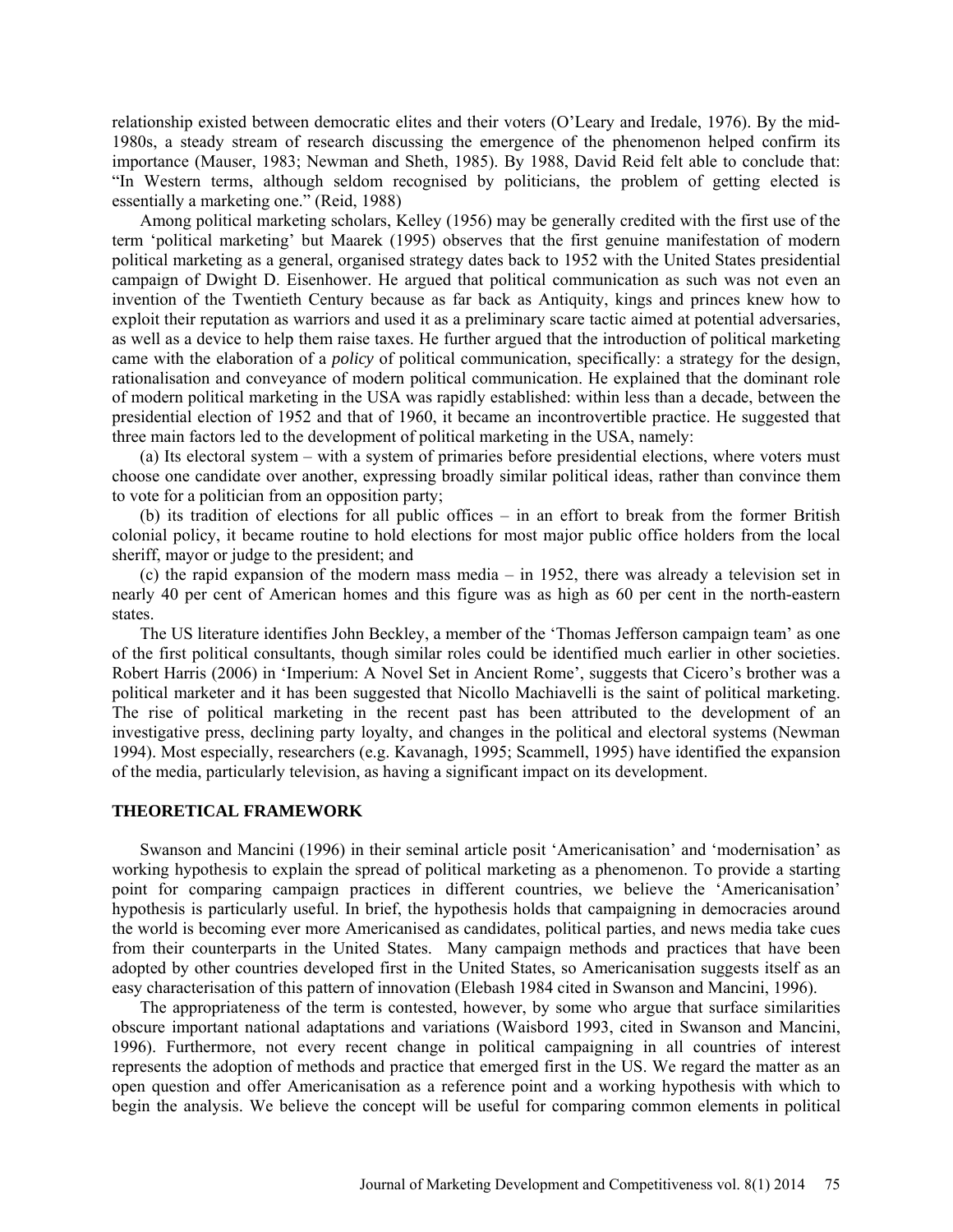marketing practice and electoral change, so long as care is taken not to overlook national variations, adaptations, and deviations from the general pattern.

Despite these caveats, our use of the term Americanisation reflects some important developments that are relevant to the recent changes in election campaigns around the world. Given its super-power status the results of US elections may have important consequences for many countries, which creates in those countries great interest in following the US campaigns. It can also happen that, as people in other countries follow the progress of a US campaign, their attention shifts from the candidates' goals and policies (which can have serious impacts internationally) to the way in which the election campaign itself is conducted.

## **RELEVANT EMPIRICAL AND CONCEPTUAL RESEARCH**

De Vreese (2009) has observed that literature on the professionalization of political campaigns is strongly biased towards the first-order (national) elections in the US and UK. Based on the survey of candidates for the 2004 European elections in eight European countries, she wanted to examine whether campaign efforts to mobilise voters were greater in countries with elite consensus on the issue of European integration than in countries with elite polarization. The results showed that campaigns in the consensual electoral context in which political parties differ marginally on most issues of European integration were longer and involved more public meetings, more canvassing, and a more active use of the internet.

Hutcheson (2007) examined the development of political consulting in post-Soviet Russia. He observed that in recent years, electoral politics worldwide has become firmly reliant on professional advice and labour. In developing democracies the influx of advice and consultants from the West initially resulted in an apparent Americanisation of political marketing techniques. As electoral systems have developed, the political consulting market in each country has evolved in a way suited to the specifics of its electoral conditions. His analysis places the electoral market in comparative context looking at the scope, structure and activities of political consulting firms, examining some of the controversies arising from the professionalization of politics in each country.

Plasser (2000) noted the on-going process of professionalization and internationalisation of electioneering and campaign practices in media-centred democracies as the central topic of his comparative study. He claimed that only recently have scholars in the United States begun to study the professional norms and standards of a new power elite: the professional political consultants. Prominent figures in the US political consultancy business have worked as overseas consultants since the 1970s. In 1980s, they concentrated in Latin America and Western Europe. Since 1989, Russia and the former Soviet bloc countries of Eastern and Central Europe, as well as newly democratised countries in Asia and Africa, have become competitive marketplaces for American overseas consultants. Between 1998 and 1999, a sample of 502 political consultants and leading party managers in the US, Australia, New Zealand, India, South Africa, Latin America, Western Europe, Russia and Eastern Europe were interviewed about their professional experience and their concepts of campaigning, with the main focus being their professional evaluation of various campaign techniques and communication strategies. Plasser (2000) suggests the existence of the market-driven proliferation of American campaign techniques across much of the countries where political consultants were interviewed.

Medvic (2003) on the other hand focused on the nature of political consultancy itself, and noted that although political consultants have increasingly been the subject of scholarly research, there is little agreement as to what a 'political consultant' actually is. Early research in the field, and a good deal of contemporary work, has provided only vague conceptualisations of the term. Recent quantitative work that attempts to examine the role and impact of consultants in elections suffers from a lack of a common operational definition. After a brief review of the way systematic empirical researchers operationalise 'professional political consultant,' Medvic (2003) offered a comprehensive definition that can be used in future research on the topic. He defines a 'professional political consultant' as "a person who is paid, or whose firm is paid, to provide services for one presidential/ national or more than one non-presidential /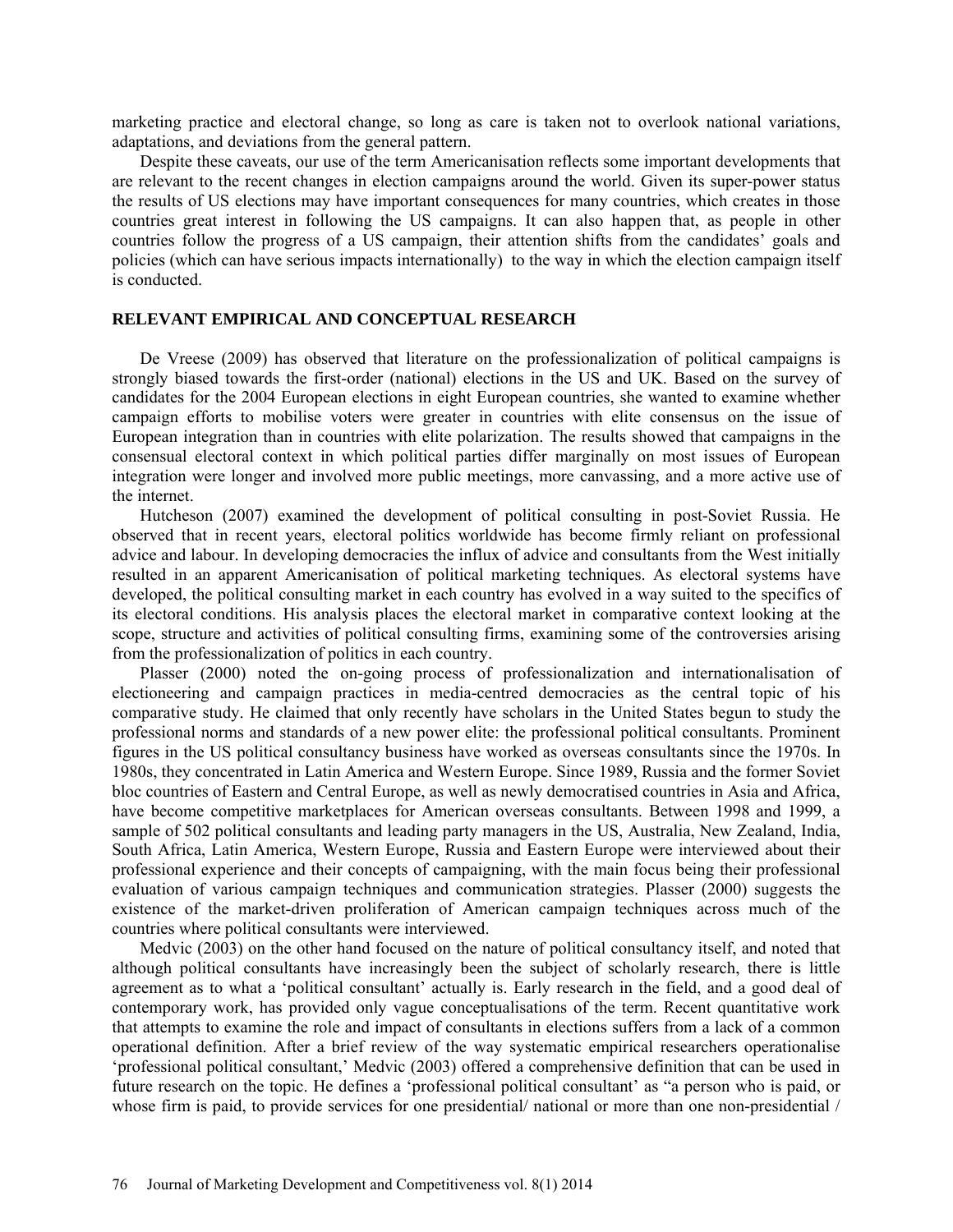sub-national campaign (whether candidate or issue) per election cycle for more than one such cycle, not including those whose salary is paid exclusively by a party committee or interest group. Medvic (2003) further notes that the study of political consultants and the consulting industry is gathering pace. In recent years, numerous books and articles have been published analysing the role of political consultants in elections in the United States, Western Europe and elsewhere. In addition, major studies have recently been launched to examine the activity of consultants, including the Improving Campaign Conduct project at the University of Virginia by Freedman (1999) and the Global Political Consultancy Survey based at the Centre for Applied Political Research in Vienna. Yet, for all the attention consultants are garnering, there seems to be little agreement on what, exactly, a professional political consultant is.

If the claim that American-style campaigning is being implemented throughout the world can be tested, and if an integral component of American-style campaigning is the use of professional political consultants, then it is incumbent upon scholars to use a standard definition of the central concept when conducting empirical research. Downs (2011) has noted observers of elections in European democracies increasingly encountering the assertion that campaigns and candidacies have become poisoned by a creeping 'Americanisation'. When a comedian in Denmark, a professional wrestler in Finland, or a porn star in Italy enjoys electoral success by appealing to lowest-common-denominator populism the response emanating from academic and journalistic quarters is typically the same—the US style of politics has, unfortunately, arrived. The literature supporting such seemingly pejorative claims is, however, largely anecdotal, usually atheoretical, and almost exclusively directed at national-level elections. Building upon theories of diffusion at the intersection of comparative politics and international relations—and drawing upon individual-level survey data from elections to the Scottish Parliament— Downs evaluated the merits and consequences of the Americanisation thesis. His results suggest the importance of political uncertainty as a force driving candidates and parties to learn from and adopt 'American' campaign strategies and tactics.

Newman (2012) has argued that to fully appreciate where the field has gone over the past decade, it is instructive to define exactly what political marketing is. For the purpose of establishing a conceptual foundation to move the approach forward, a definition was put forward in the preface of the 'Handbook of Political Marketing', the first formal collection of works in the field. Political marketing was defined as 'the application of marketing principles and procedures in political campaigns by various individuals and organisations. The procedures involved include the analysis, development, execution, and management of strategic campaigns by candidates, political parties, governments, lobbyists, and interest groups that seek to drive public opinion, advances their own ideologies, win elections, and pass legislation and referenda in response to the needs and wants of selected people and society' (Newman 1999, p.xiii). Considering this broad range of activities encompassed by political marketing, the focus is the strategic management of campaigns. Furthermore, what has changed most obviously over the past decade or so is the increasing amount of money necessary to pay for the execution of these campaigns. Changes in technology have also played a significant role in the successful implementation of strategies at all levels of political campaign. Needless to say, the field of political marketing has grown along with and through the establishment of more advanced technological tools that are essentially used to accomplish the goal of driving public opinion in a desired direction (Newman, 2012).

The application of political marketing methods continues to grow in North America, Europe, Asia and Latin America and is now part of campaigns and elections in emerging democracies around the world, whether it is a door-to-door localised grassroots campaign or a national campaign driven by the internet. This is increasingly the case in Africa, with a number of emergent political democracies exhibiting many signs of the techniques and strategies apparently developed elsewhere and debated by political marketing theorists. This is the main focus of attention for our investigation in this article.

# **THE AMERICANISATION OF AFRICAN POLITICS**

From the foregoing discussion, we can formulate a specific question that addresses the key issue – is the American style of campaigning, identified above, a model that seems to have been adopted in other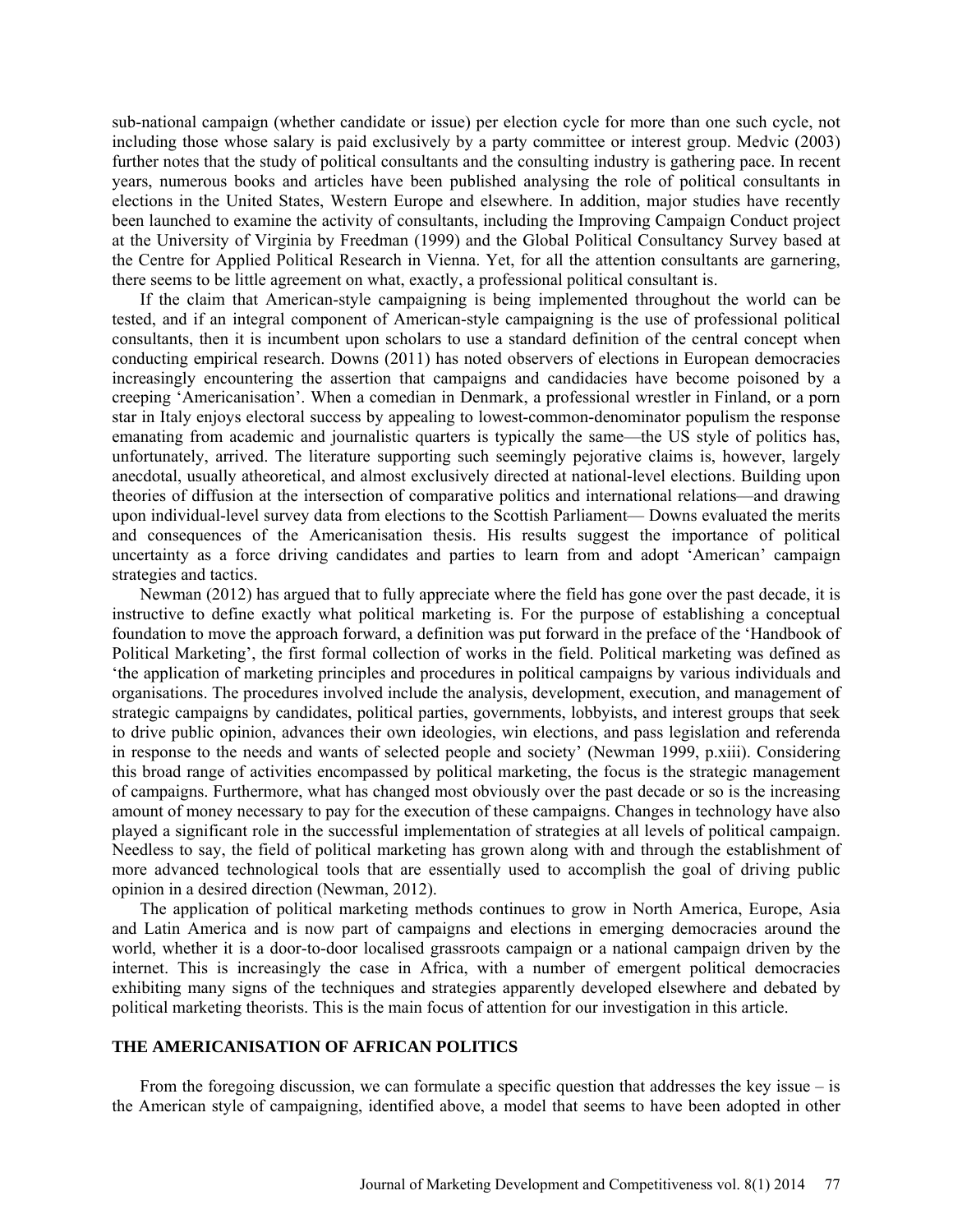countries, including emerging democracies like those in Southern Africa? To investigate this, we undertook an exploratory study of campaign practices in Malawi and South Africa, drawing on data from primary as well as secondary sources.

Within the scope of this enquiry, senior politicians from the six political parties represented in the National Assembly in Malawi were interviewed as well as key political marketing operatives from these parties. For South Africa, due to the lack of collaborative partners for primary data collection and also because of non-response from political party officials to participate in the study when requests were made via email, secondary sources (on-line publications and newspapers) which covered campaign activities by political parties in the last general elections in South Africa in 2009 were analysed to ascertain any evidence of Americanised styles of political campaigning. This analysis is followed by some thoughts and remarks on the current nature of political marketing practice in Malawi and South Africa and a discussion of the factors that might influence the adoption of any Americanisation of political campaigns. This includes how candidates and their advisors have perceived the use of 'experts' in campaigns.

## **METHODOLOGY: THE CASE OF MALAWI AND SOUTH AFRICA**

The study adopted a mixed-methods approach wherein qualitative and quantitative methods were used to provide triangulation and crystallisation of findings. Semi structured in-depth interviews were conducted with senior politicians (three from each of the six political parties represented in the National Assembly). The parties that took part from Malawi were the Alliance for Democracy (AFORD), Democratic Progressive Party (DPP), Malawi Congress Party (MCP), Malawi Forum for Unity and Development (MAFUNDE), Maravi People's Party (MPP) and the United Democratic Front Party (UDF). Three key officers from each of the six political parties were interviewed, namely the Directors of Campaigns, Directors of Research and Publicity Secretaries. Of the 18 eligible officials to be interviewed, 17 were interviewed while one declined to take part in the research.

Interviews were done in three phases beginning with Campaign Directors and then Research Directors and Publicity Secretaries in that order. The interviews were held between September 2011 and January, 2012. The first six (6) party personnel to be interviewed were the Campaign Directors for Alliance for Democracy (AFORD), labelled (CD1), for Democratic progressive Party (DPP) coded CD2, for Malawi Congress Party (MCP) coded CD3, for Malawi Forum for Unity and Development (MAFUNDE) coded CD4, for Maravi People's Party (MPP) coded CD5 and for the United Democratic Front (UDF) coded CD6. During the interviews, they were asked to complete the Professionalised Campaign Index developed from the work of Rommele and Gibson (2001) and Stromback (2007). They were required to tick from the checklist all activities that they recalled were carried out by their respective parties in the previous campaign of 2009. The index had 19 items. In order to measure each item on the checklist, a scale of zero to three emerged as the most practicable and broadly applicable level of measurement to capture variance across the various activities. Such an approach is consistent with earlier work by Gibson and Rommele (2001). An increase in the score reflected an increased level of engagement in the activity in question. Given that we had 19 variables in total, this meant a maximum score on the overall index of 57. A full listing of the variables and scores is provided in the appendix.

During interviews with Research Directors and Publicity Secretaries, some of the issues indicated by campaign directors on the checklist were also raised with these officials as a way of triangulating the information. Therefore, data used to assign scores was collected primarily through a self-assessment exercise by campaign directors and follow-up was by means of interview questions.

Interviews were also held with 17 media managers from both public and private media houses for their comments on the use of new approaches to political campaigning. Four focus groups were also held with media practitioners and voters to gauge how they perceived the use of campaign professionals in recent campaigns.

As for South Africa, the study relied heavily on the use of secondary sources (on-line publications and newspapers) which were content analysed for evidence on the use of campaign professionals and political marketing by political parties in South African general elections since 1994. Several online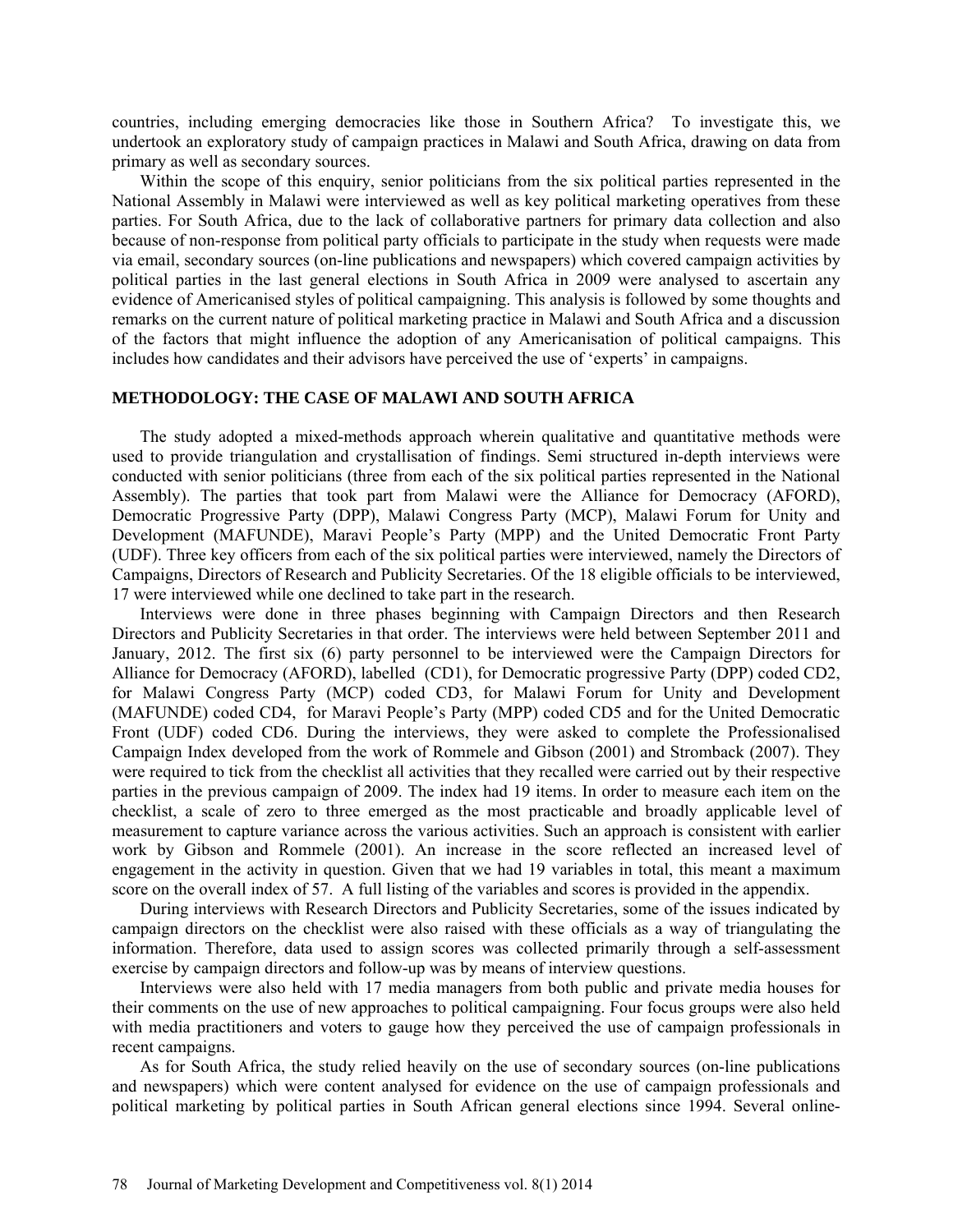publications (five articles) by key authors on South African campaigns and four on-line newspapers namely BBC News (Africa service), The Sunday Times/ The Times, The Star and News24 were analysed for information about the use of campaign professionals. These publications were also analysed for traces of evidence of American style of campaign practices. Political parties whose campaign activities were followed were the African National Congress (ANC), the Democratic Alliance (DA), the National Party (NP), Inkatha Freedom Party (IFP), Congress of the People (COPE) and Freedom Front's (FF), also known as Vryheidsfont (VF) due to its Afrikaner links.

## **RESULTS**

#### **Americanisation of Campaigns**

Results show that Americanisation was evident in both Malawi and South Africa. By Americanisation we refer to some important developments that are relevant to the recent changes in election campaigns around the world. This is as a result of use of professionals or experts from America who have advised those campaigns to look like those of America or simply a shift of local campaigns towards those of America through diffusion. Americanised campaigns are known for their use of professionals or consultants and extensive use of the media.

In the case of Malawi, it was found through interviews with politicians and media managers and focus group discussions with media practitioners and voters that as early as in 1994 (when the country held its first democratic elections), American campaign experts were drafted into the campaign team for the Alliance for Democracy (AFORD). This was possible through their presidential candidate, the late Tom Chakufwa Chihana who had ties with some campaign experts from the United States. Such partnership with AFORD continued in 1999 and 2004 general elections before the death of its leader in 2006 before the general elections in 2009. The UDF was advised by campaign experts from the Liberal Democrats Party in the UK. On the other hand, the new party, the DPP, formed in 2005 after the general elections in 2004 and run an affective and glamorous campaign in 2009 was advised by campaign experts from Israel, South Africa and Zimbabwe. The MCP also had experts from South Africa and neighbouring Zambia and Kenya. What is observable from these results is the fact that over the years, advisers or experts/consultants have come from places like the US, the UK, Israel, Kenya, South Africa, Zimbabwe and neighbouring Tanzania and Zambia to advise on campaigns in Malawi. These advisers have had direct contacts with their American counterparts or have had their work influenced in some way by their work.

Table 1.0 shows the level of professionalisation of political parties represented in the National Assembly in Malawi. Results also show that campaigns in Malawi were professionalised. On the aspect of professionalisation of campaigns, this paper adopts the view by Stromback (2007) who defines professionalised political campaign as characterised by being permanent, although with varying intensity; by central campaign headquarters coordinating messages and management of the campaign; and by using expertise in analysing and reaching out to members, target groups and stakeholders, in analysing its own and competition weaknesses and strengths and making use of that knowledge, and in news management. Results further show low scores on presence and use of internal as well as external internet communication system and email sign-up or subscription lists for regular news updates/newsletters. One plausible explanation is the low usage of personal computers and internet connectivity throughout the country. According to internetworldstats.com, by late 2011, out of the estimated total population of 15 million people, Malawi had only 716,400 internet users representing a 4.5% uptake (BBC News, 2012). Hence parties had to use other means of communication with their officials and the electorate as opposed to a reliance on the internet or emails. Following a successful campaign period, the DPP secured 114 seats, followed by the MCP on 27, the UDF on 17 and AFORD, MAFUNDE and the MPP, one seat each. The rest of the members of parliament were elected to the National Assembly as independent candidates.

The UDF despite being most professionalised came third because its presidential candidate was rejected by the Malawi Electoral commission (MEC) during submission of nomination papers and that confused their supporters. Results also show the increased involvement of campaign professionals in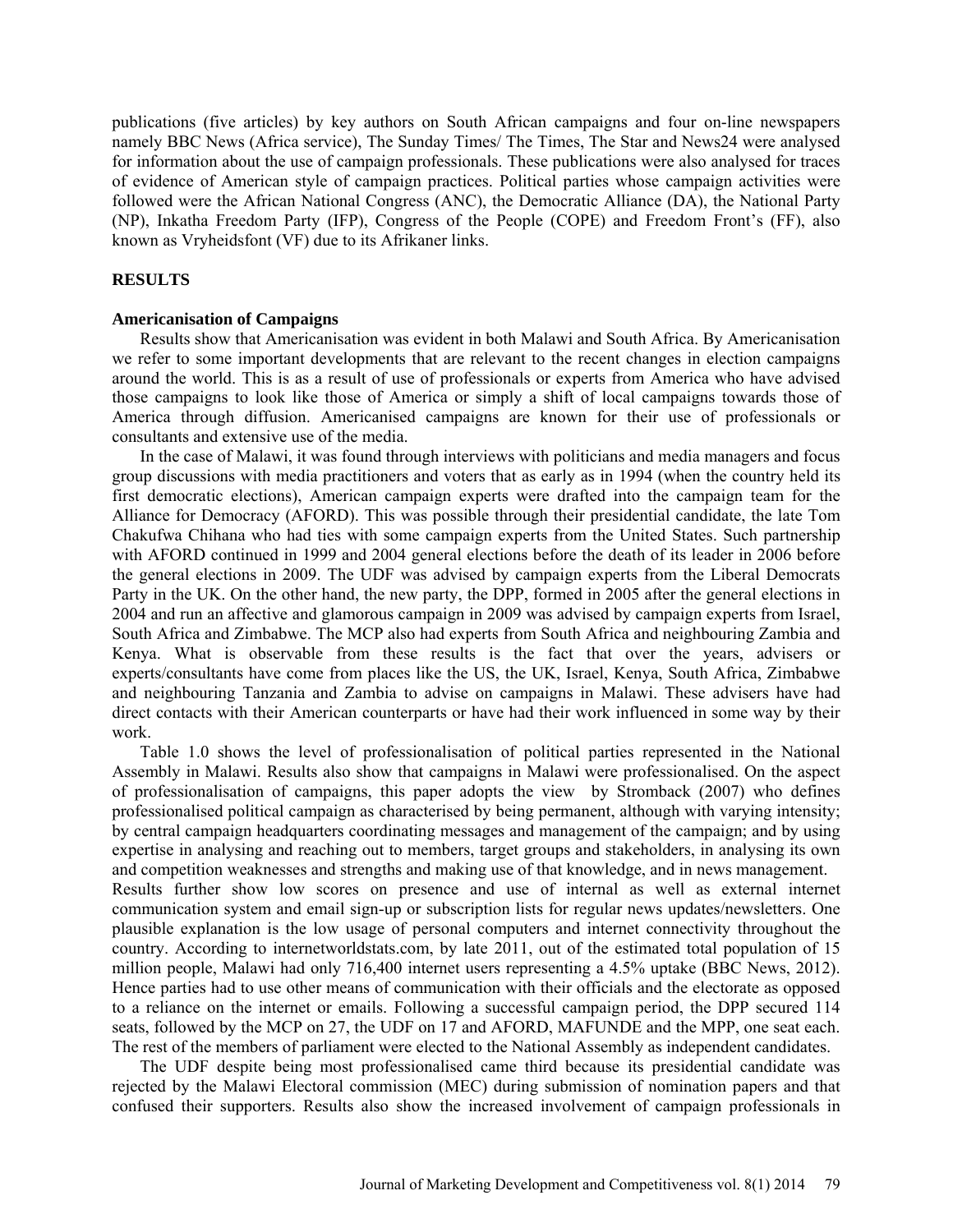Malawian politics. Instead of the campaigns being short and decentralised, there is a shift towards being permanent in which experts such as pollsters and marketing consultants are playing key roles. This agrees with findings by Farell (1996), and Farell and Webb (2000) who observe that such is the trend the world over. It was also noted during interviews that there has been a rapid growth of media evidenced by the mushrooming of radio stations (both private and public) in Malawi. In 1994, at the dawn of multiparty politics the country had only 1 public radio station and no television. Television was only introduced in 1999. But as of 2009, there were 26 radio stations, targeting different communities and stakeholder groups.

|                | Campaign Item                                                                 | <b>AFORD</b>     | <b>DPP</b>     | <b>MAFUNDE</b>   | <b>MCP</b>       | <b>MPP</b>       | <b>UDF</b>       |
|----------------|-------------------------------------------------------------------------------|------------------|----------------|------------------|------------------|------------------|------------------|
| $\mathbf{1}$   | Use of campaign controlled opinion<br>polling                                 | $\overline{0}$   | $\overline{2}$ | $\mathbf{0}$     | $\mathbf{1}$     | 1                | $\overline{3}$   |
| $\overline{2}$ | Use of campaign controlled focus groups                                       | $\overline{0}$   | $\overline{2}$ | $\mathbf{0}$     | $\mathbf{0}$     | 1                | $\overline{2}$   |
| $\overline{3}$ | Use of computerised databases                                                 | $\overline{2}$   | $\overline{0}$ | $\mathbf{0}$     | $\overline{0}$   | $\overline{0}$   | $\overline{1}$   |
| $\overline{4}$ | Use of in-house and/or outside<br>consultants in news management/PR           | $\overline{2}$   | $\overline{2}$ | $\mathbf{1}$     | $\mathbf{1}$     | 1                | $\mathfrak{Z}$   |
| 5              | Use of in-house and/or outside<br>consultants in analysing public opinion     | $\overline{2}$   | $\overline{2}$ | $\mathbf{1}$     | $\mathbf{1}$     | 1                | $\overline{3}$   |
| 6              | Use of in-house and/or outside<br>consultants in advertisements               | $\boldsymbol{0}$ | $\overline{3}$ | $\mathbf{1}$     | $\overline{2}$   | $\mathbf{1}$     | $\overline{2}$   |
| $\overline{7}$ | Use of in-house and/or outside<br>consultants in voter segmentation           | $\boldsymbol{0}$ | $\mathbf{1}$   | $\boldsymbol{0}$ | $\mathbf{1}$     | $\boldsymbol{0}$ | $\overline{2}$   |
| 8              | Use of direct mail to target groups                                           | $\overline{0}$   | $\mathbf{0}$   | $\mathbf{1}$     | $\mathbf{0}$     | $\mathbf{0}$     | $\overline{1}$   |
| 9              | Use of direct mail to own members or<br>campaign volunteers.                  | $\overline{2}$   | $\theta$       | $\boldsymbol{0}$ | $\boldsymbol{0}$ | $\boldsymbol{0}$ | $\mathbf{1}$     |
| 10             | Use of telemarketing for contacting target<br>groups.                         | $\boldsymbol{0}$ | $\mathbf{1}$   | $\mathbf{1}$     | $\boldsymbol{0}$ | $\mathbf{1}$     | $\boldsymbol{0}$ |
| 11             | Use of telemarketing for contacting own<br>members or campaign volunteers.    | $\mathbf{1}$     | $\mathbf{1}$   | $\mathbf{1}$     | $\mathbf{1}$     | 1                | $\mathbf{1}$     |
| 12             | Conducting semi-independent research of<br>(SWOT) own campaign                | $\overline{2}$   | $\overline{2}$ | $\boldsymbol{0}$ | $\boldsymbol{0}$ | $\boldsymbol{0}$ | $\overline{3}$   |
| 13             | Conducting opposition research                                                | 1                | $\sqrt{2}$     | $\overline{2}$   | $\overline{2}$   | 1                | $\mathfrak{Z}$   |
| 14             | Use of rapid rebuttal-unit                                                    | $\overline{0}$   | $\mathbf{1}$   | $\mathbf{0}$     | $\mathbf{0}$     | $\mathbf{0}$     | $\mathbf{0}$     |
| 15             | Presence and use of an internal internet<br>communication system              | $\overline{0}$   | $\mathbf{0}$   | $\mathbf{0}$     | $\mathbf{0}$     | $\theta$         | $\mathbf{0}$     |
| 16             | Presence and use of an external internet<br>communication system.             | $\mathbf{0}$     | $\mathbf{0}$   | $\theta$         | $\theta$         | $\theta$         | $\theta$         |
| 17             | E-mail sign-up or subscription lists for<br>regular news updates/news letters | $\overline{0}$   | $\mathbf{0}$   | $\theta$         | $\Omega$         | $\theta$         | $\theta$         |
| 18             | The Campaign being continuous                                                 | 1                | $\overline{3}$ | $\mathbf{1}$     | $\mathbf{1}$     | $\mathbf{1}$     | $\mathfrak{Z}$   |
| 19             | A centralised campaign headquarters<br>coordinating management of campaign    | $\mathbf{1}$     | $\overline{2}$ | $\mathbf{1}$     | $\overline{2}$   | $\mathbf{1}$     | $\overline{2}$   |
|                | <b>Total Score</b>                                                            | 13               | 24             | 10               | 12               | 10               | 30               |

**TABLE 1 PROFESSIONALISED CAMPAIGN INDEX SCORES BY PARTIES IN MALAWI**

In the case of South Africa, it was noted through content analysis of Tom Lodge's (1995) article that the ANC borrowed an approach from Bill Clinton's campaign team, and convened a series of 'People's Forums' at which Nelson Mandela and other select leaders would arrive at local gatherings. The audience would be summoned through press invitations directed at specific groups: workers, teachers, women,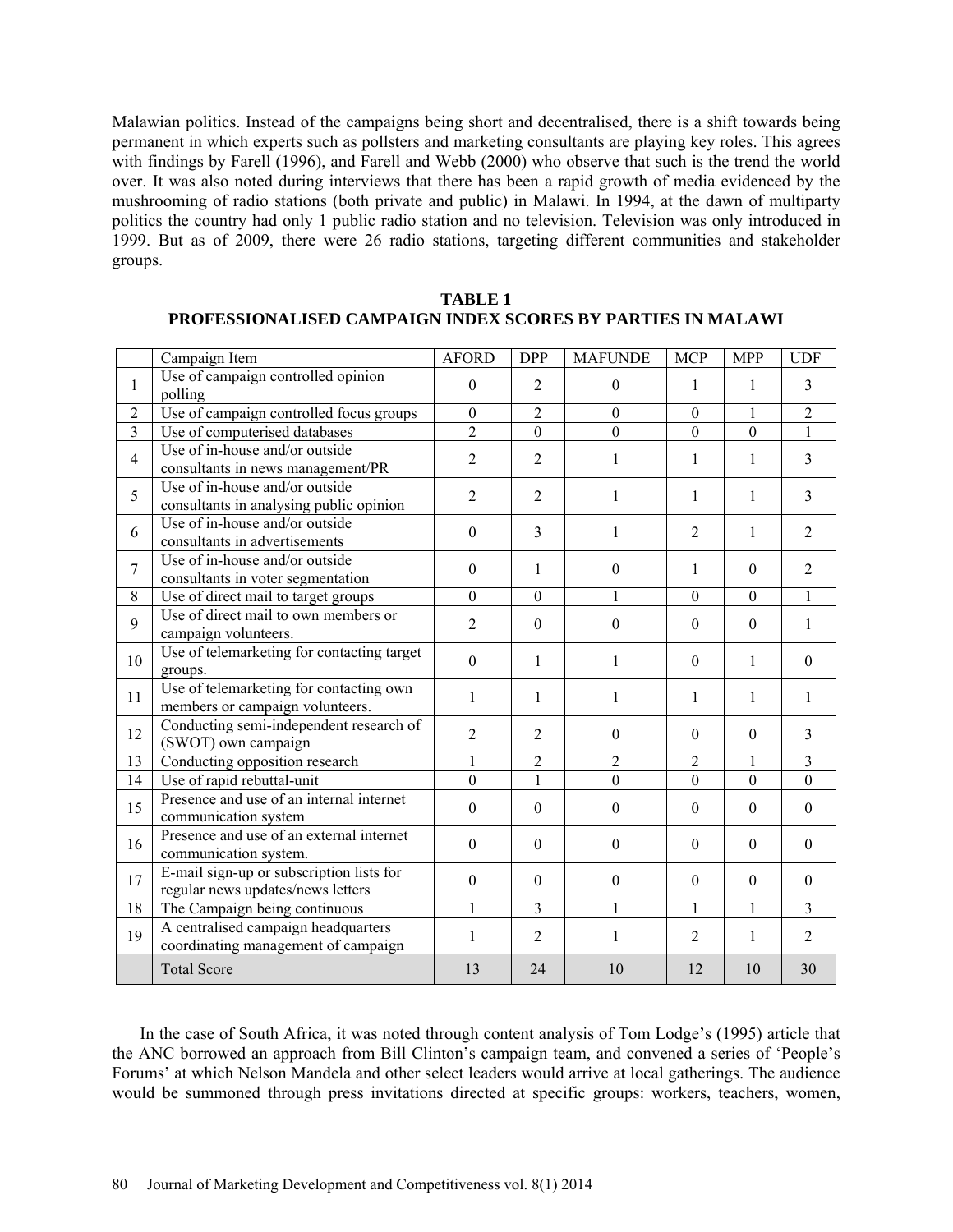squatters and so forth. Here leaders would listen to the people (indeed, this was essentially the 'Hearing' phase of the ANC's campaign). Bertelsen (1996) supports this view by arguing that parties go to some length to portray themselves as listening and caring parties to the voters.

It was further noted through Bertelsen (1996) work that parties hired different agencies to help them during the campaign. For example, the ANC account was handled by Hunt Lascaris, advised by Frank Greer and Stan Greenberg, organisers of Clinton's successful 1992 presidential campaign. They suggested to the ANC to avoid negativity and stick to key issues, underlying principles and a clear, positive message. Their advice seems to have set the tone for the campaign in that it was assumed people will be looking for a distinct set of policies: 'even if you do not read or cannot read the details, you get the message: the ANC has a plan; it's serious' (Greenberg, 1994) . On the other hand, she observes that the National Party (NP) advertising account was handled by Optimum Marketing Communications, the South African subsidiary of Saatchi and Saatchi. This she argues subjected the electorate to what was known as the "Battle of the Titans" in political marketing terms: as packagers of Bill Clinton wrestled for power with the marketers of Margaret Thatcher. Interestingly, the National Party – with its association with apartheid – was rebranded "The New National Party" to position it as a different party (BBC News 2005 and Independent online News (2005). She further observes that the Democratic Party (DP) advertising account was handled by The Jupiter Drawing Room and their campaign message was to portray themselves as a small, strong and principled, organisation, indeed a blameless party ('with no blood on their hands') who could protect the voters from abuse. She also observed that Mass Market Co-ordination was responsible for setting up the Inkatha Freedom Party (IFP) campaign ads. Nationwide they were few in number, and concentrated, due to Inkatha's strategy of withdrawal and then late re-entry into the process, in the last week of the campaign. Freedom Front's (FF) advertising campaign appears to have been handled internally by Communications academic Professor Pieter Mulder who is its current leader. The party is also known as Vryheidsfont (VF) due to its Afrikaner links.

Johnston (2005) has observed that the opposition Democratic Alliance (DA) moved much more quickly, openly and aggressively than the ANC to develop the kind of focused media and campaign strategies characteristic of mediated politics and 'Americanisation'. Using focus groups to direct targeted advertising, and media strategies that combine rapid response rebuttal with self-conscious image building around its leadership, it has successfully remobilised whites and other minorities by appealing to them as consumers, rather than on the basis of any deeper or longer-lasting attachment.

Agiza Hlongwane (2009) writing for The Star under the heading 'South African politicians innovate to win voters', showed how parties have turned to technology, T-shirts and taxis to get their messages across: even water bottles, bibs and CD pouches were branded in party colours by the ANC and IFP. She observed that Thabo Mbeki had emerged as the most popular South African politician on social networking website Facebook after Nelson Mandela: "It seems South African politicians have sought to emulate Barack Obama in using technology such as SMSes, e-mail and social networks to drum up support" (Hlongwane, 2009, p.8). Sibusiso Ngolwa (2009) writing on how the "Obama bug 'bites the ANC'' commented about the song the ANC campaign had produced which drew parallels between Mr Obama's and Mr Zuma's humble backgrounds. Siyabonga Mkhwanazi (2009) observed that posters are still a vital communication tool during campaigns in South Africa while Kim Hawkey(2010) comments about the spiralling costs of campaigns bringing to the fore the fact that the ANC hired the services of advertising agency Ogilvy for their 2009 campaigns and were failing to settle the bill.

Given this evidence, there is little doubt about Americanisation of campaigns in South Africa, though the performance of political parties during elections cannot solely or even mainly be attributed to this Americanisation. There are other underlying factors which would need to be explored. As noted by De Klerk (2010), disappointingly, voters continue to cast their votes overwhelmingly according to race and not according to political principles or their satisfaction with the performance of a government. This, he observes, will mean that the Democratic Alliance (DA), despite its energetic leader – Hellen Zille – will find it difficult to increase its support much above the 20% represented by the white, coloured and Asian minorities in South Africa. On the basis of these findings, it can therefore be concluded that political campaigns in South Africa have been professionalised. Parties have used professionals both externally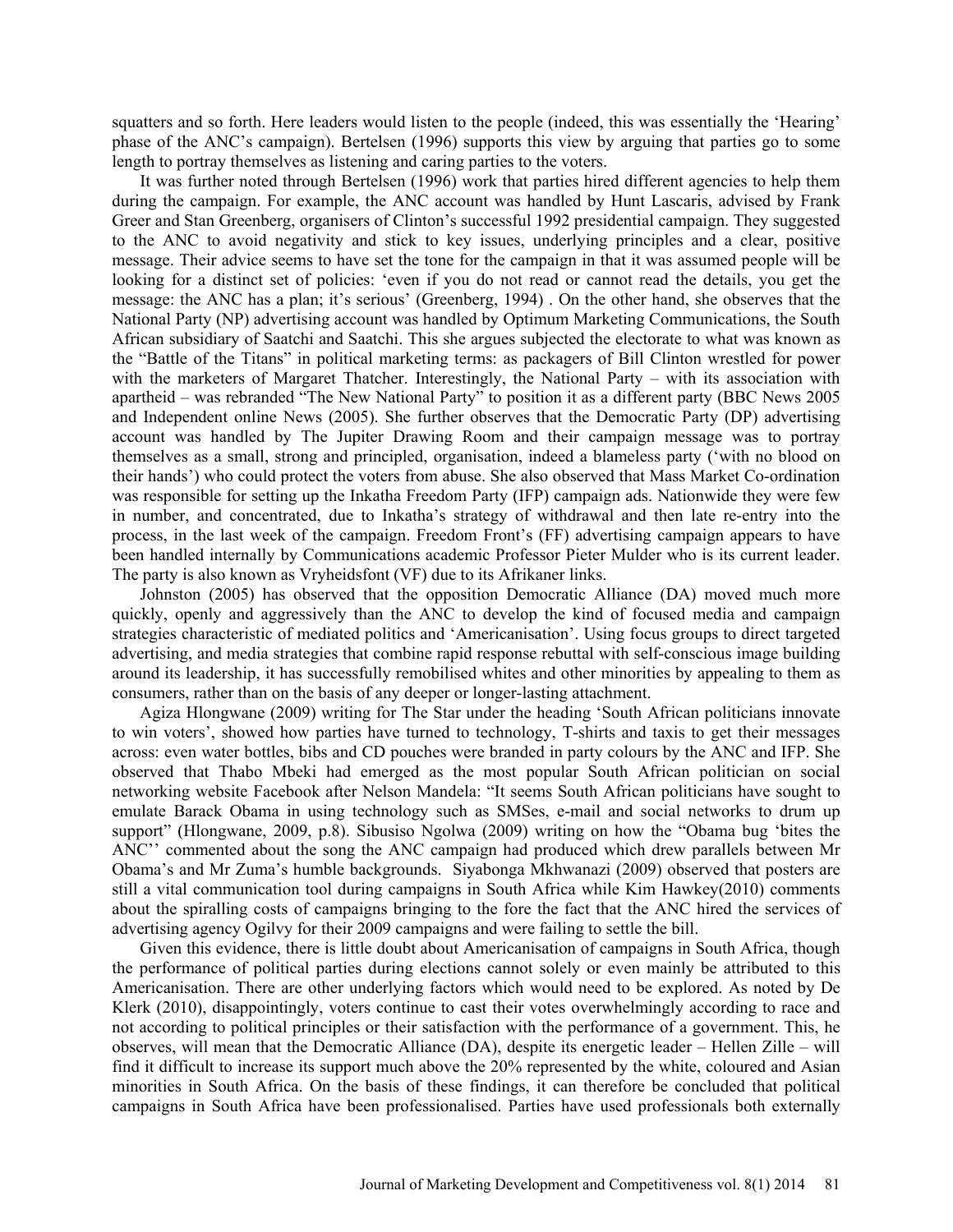and as well in-house in planning and managing their campaigns which is a mark of Americanised campaigns.

According to the BBC News (2012), South Africa is the continent's major media player, and its broadcasters and press reflect the diversity of its people. It has established state-run and commercial TV broadcasting nationally, and hundreds of thousands of viewers subscribe to satellite and cable. South Africa-based Multi-Choice markets satellite pay-TV in dozens of African countries. There were 6.8 million internet users at the end of 2010 – nearly 14% of the population (via internetworldstats.com). The use of mobile phones to access internet is driving growth in web access. Local instant messaging service Mxit is the most popular social media platform followed by Facebook. You tube is available in Afrikaans and Zulu.

## **DISCUSSION**

From these findings, it is important to note that the growth in the use of campaign professionals has been closely related, not coincidentally, to Malawi and South Africa's process of democratisation (and therefore to the increased competition between parties) and the emergence of the new media system. In spite of the evidence presented in this paper, it is important to note that "Americanisation" is not only a consequence of internal structural changes (modernisation for example, media development, increased economic development and technological development) that these two countries underwent in the last decade and a half, nor does it imply progressive homogenisation of campaign practices. The Americanisation of Southern African campaigns is evidenced by the incorporation of political marketing and professionalised and media-centred campaigns which is also a consequence of transnational diffusion (Plasser and Plasser, 2002:17) and imply a direct imitation (…), the selective importation and adoption (….) or the adaptation of American practices to an existing set of practices, assimilating "new modes of operation in older ones." (Blumler and Gurevitch, 2001 in Plasser and Plasser, 2002:20).

Malawi's and South African's internal factors were important causes of the change to use American campaign techniques; however the process also incorporated diffusion. Modernisation theorists claim that structural changes at the macro-level (changes in media, political and social structures) have caused adaptive behaviour at the micro-level (parties, candidates and journalists) resulting in gradual modifications of traditional styles and strategies of political communication (Plasser and Plasser, 2002:17). Supporters of the transnational diffusion theory proffer two models, the shopping model and adoption model. Whereas the adoption model leads to standardisation of campaign practices, the shopping model leads to hybridisation of campaign practices. "It is clear that there is a massive global interest in US campaigns." (Scammell, 1997:1). The US is both the pioneer, "the media revolution took place first in the US" (Plasser and Plasser, 2002:1) and the current leader "the US leads the world in the development and application of high technology tools for campaigning" in campaign techniques and strategies, which implies that many political parties and candidates from other countries including Malawi and South Africa, can copy and adapt its models. They do this to conform to what is taking place elsewhere in the world.

Also and in spite of the evidence for the growing incorporation of US-style campaign practices and techniques in Malawi and South from 1994 to 2009, Americanisation is not overwhelming in these countries. "The diffusion of the US-American campaign and marketing techniques is not a linear process resulting in uniform standardisation of international campaign practices." In fact Americanisation was adapted to the country's specific context, resulting in a hybridisation of campaign styles. This agrees with the observation by Plasser and Plasser, (2002:19). As evidence of this, traditional campaign styles were still present in Malawi and South Africa. For example, traditional dances, imbidzos (a meeting or gathering called by Zulu elders), door-to-door canvassing, public rallies were evidence of campaigns run in the African way. Even in the highly sophisticated (or Americanised) campaign of 2009 general elections, it is important to note both the DPP of Malawi and the ANC of South Africa used both styles of campaigning. In fact public rallies and traditional dances formed a dominant feature of the campaign strategy which also proved effective in mobilising the electorate.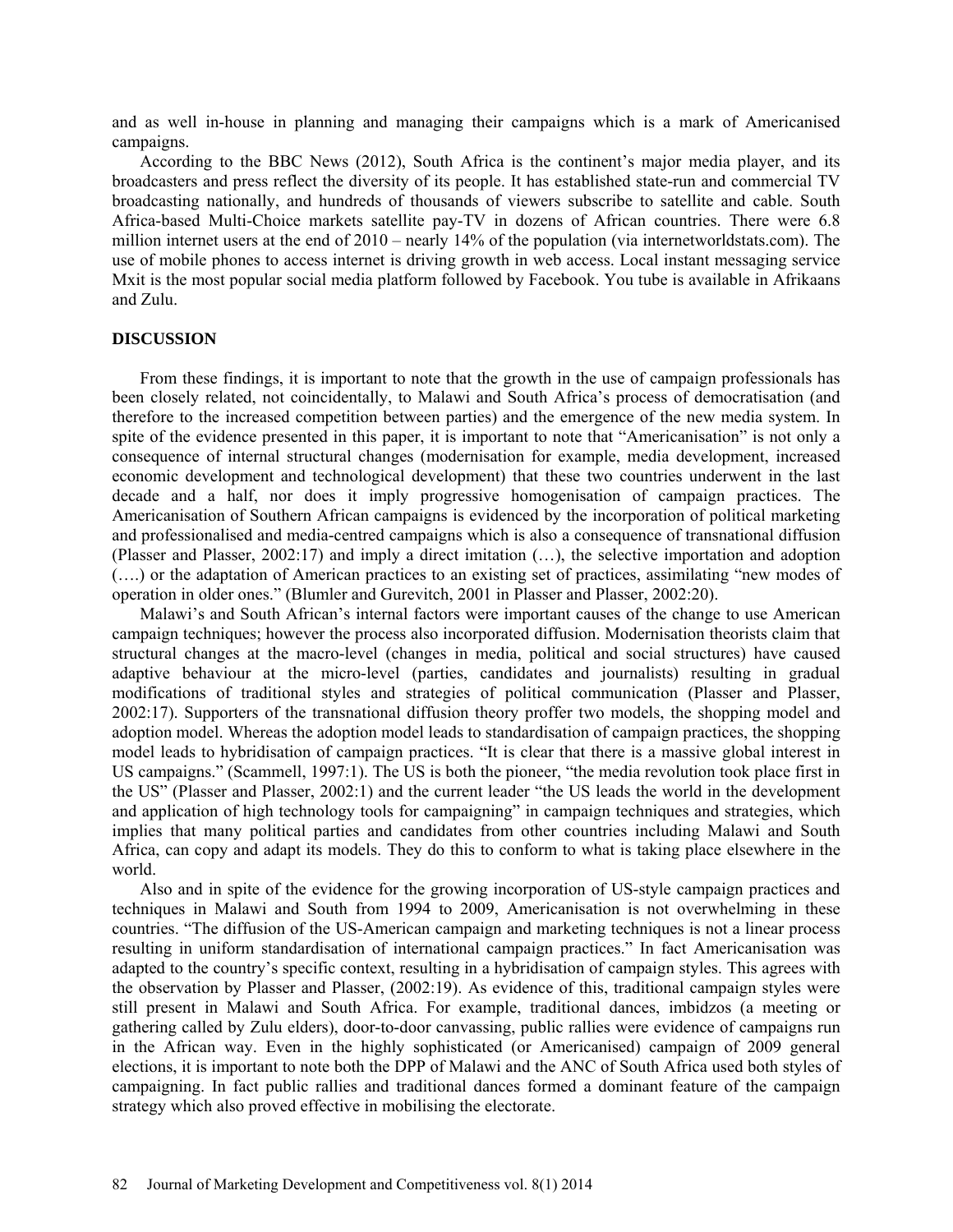#### **CONCLUSION AND IMPLICATIONS FOR THEORY AND PRACTICE**

Political communication in Malawi and South Africa has changed since the last 18 years (when both countries became democracies) and has been swept in the direction of what is labelled as "Americanisation". The 1994, 1999, 2004 and 2009 general elections in Malawi and South Africa bear witness to this process of expanding of US-like practices in campaigns, specifically in relation to political marketing, professionalisation and media-centredness. The increasing use, impact and importance of polls, consultants, internet and television are evidence of this change.

In the first place this change can be explained by internal conditions. In Malawi and South Africa, Americanisation of campaigns was closely intertwined with very structural changes. These changed the countries' political, social, economic and media systems and transformed closed authoritarian regimes into open liberal democracies. These processes brought with them an increase in political competition, expansion and autonomy of the media, the decline of partisan identification and increased volatility, which among other changes, facilitated the incorporation of US-style campaign practices.

However important, this Americanisation process cannot be solely explained by the on-going structural changes in politics, society and media system (Negrine and Papathanassopoulos et al, 1996 in Plasser and Plasser, 2002:16) (modernisation); the transnational diffusion of these practices and their local adoption and adaptation is also important. Furthermore, Americanisation is not a completely overwhelming trend that ends with standardisation of campaigns although in Malawi and South Africa we can see an important expansion of American style campaigning, this does not mean that these practices have totally replaced others. In fact Americanisation supplements country-specific situations (hybridisation). However, in adopting these new approaches, politicians are still conscious of the local needs and cultural norms, as one politician from Malawi summarised it for us as follows: "We are aware of the pressure our western friends are putting on us to change our campaigns to look like theirs. They want us to be in fast-track mode which can be dangerous for Malawi. We will get there. Just give us the time because we need to respect our culture as well". (CD2)

Traditional dances, imbidzos, canvassing, rallies, door to door campaigns are clear evidence of this hybridisation. It is clear that internal contexts of these two countries are fertile grounds for the adoption of these practices.

These results provide useful knowledge and insight to international political marketing consultants and advisers to design-country specific strategies taking into account the media environment and other country-specific factors. Further research ideas stemming from this include the inclusion of other countries in the Southern African region so as to make the findings of this research of uniform application to the entire region and continent.

#### **REFERENCES**

- Angello Mellone and Luigi Di Gregorico (2004). The Childhood of an Approach in Political Marketing in Italy. Journal of Political Marketing, Volume 3, Issue 3, pp. 17-39.
- BBC News (2012). Malawi Profile- Media, [http://www.bbc.co.uk/news/world-africa. Updated 14/3/2012.](http://www.bbc.co.uk/news/world-africa.%20Updated%2014/3/2012) BBC News (2012). South Africa Profile – Media, [http://www.bbc.co.uk/news/world-africa.](http://www.bbc.co.uk/news/world-africa) Updated

14/03/2012.

- BBC News (2005). South Africa Apartheid Party Set to Disband. Accessed: 10/4/2005.
- Bertelelsen, E. (1996). Selling Change: Advertisements for the 1994 South African Elections, African Affairs, Vol. 95, No. 379, pp. 225-252.
- De Klerk, F.W. (2010). The Recent Election and the Zuma Presidency. The Round Table, Vol.99. No. 406, pp.27- 33.
- De Vreese, C.H (2009). Second-Rate Election Campaigning: An Analysis of Campaign Styles in European Parliamentary Elections. Journal of Political Marketing, Volume 8, pp. 7-19.
- Freedman, Paul (1999). Survey on Campaign conduct: Preliminary Report of Results, Thomas Sorensen Institute for Political Leadership: University of Virginia.